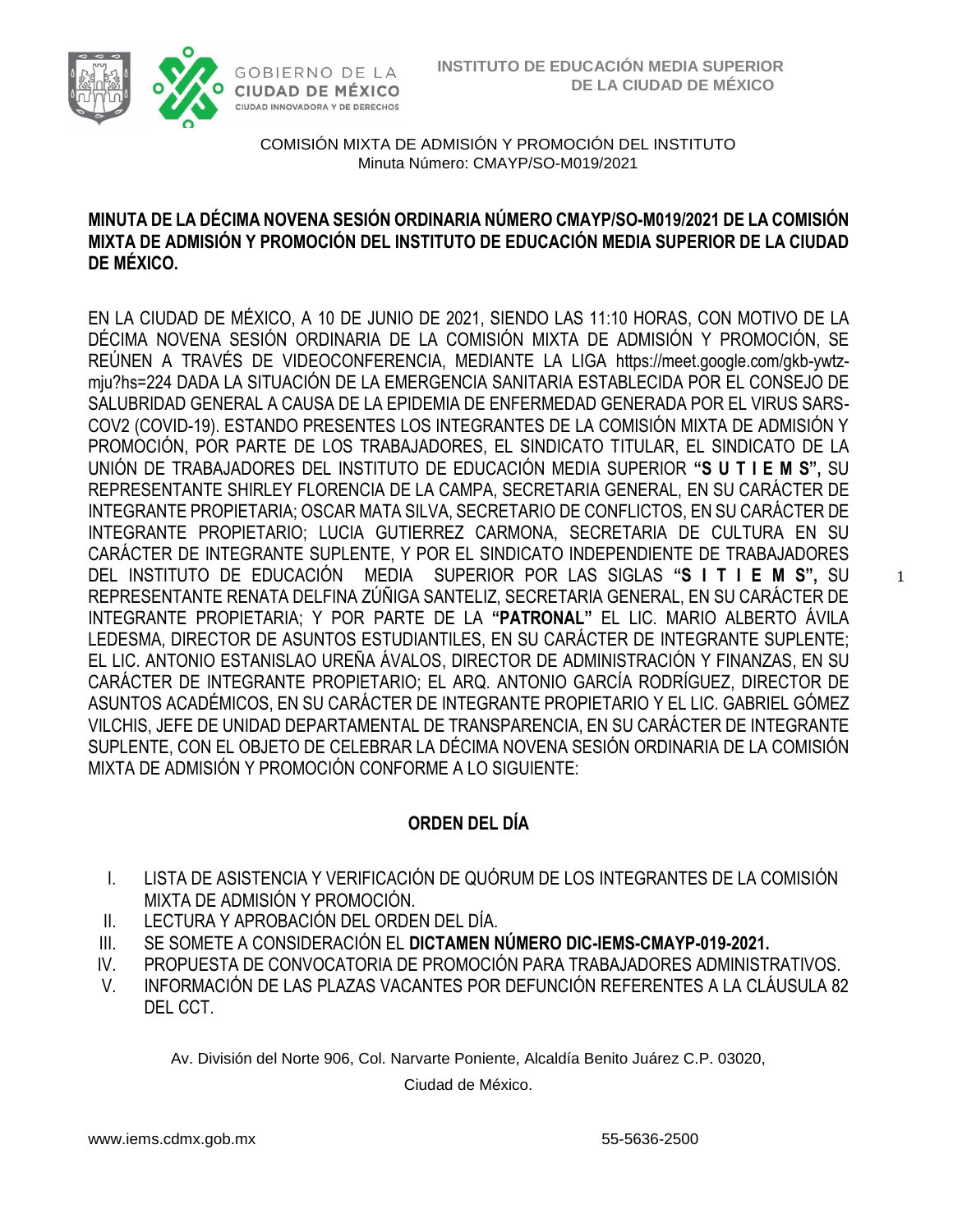

VI. SE SOMETE A CONSIDERACIÓN LA FECHA PARA LA CELEBRACIÓN DE LA VIGÉSIMA SESIÓN ORDINARIA DE LA COMISIÓN.

### **M I N U T A**

**PRIMERO. -** DE ACUERDO CON LA LISTA DE ASISTENCIA DE LOS INTEGRANTES DE LA COMISIÓN, EXISTE QUÓRUM LEGAL VÁLIDO PARA LLEVAR A CABO LA DÉCIMA NOVENA SESIÓN ORDINARIA DE LA COMISIÓN MIXTA DE ADMISIÓN Y PROMOCIÓN.

**SEGUNDO. -** PREVIA LECTURA SE APRUEBA EL ORDEN DEL DÍA PROPUESTO POR LOS INTEGRANTES.

**TERCERO. -** LOS INTEGRANTES DE LA COMISIÓN MIXTA DE ADMISIÓN Y PROMOCIÓN APRUEBAN EN TODAS Y CADA UNA DE SUS PARTES EL DICTAMEN **DIC-IEMS-CMAYP-019-2021**, LO ANTERIOR PARA TODOS LOS EFECTOS ADMINISTRATIVOS CORRESPONDIENTES.

**CUARTO. -** SE CONTINÚAN LAS MESAS DE TRABAJO EN RELACIÓN CON LA CONVOCATORIA DE PROMOCIÓN PARA TRABAJADORES ADMINISTRATIVOS.

**QUINTO. –** INFORMACIÓN DE LAS PLAZAS VACANTES POR DEFUNCIÓN REFERENTES A LA CLÁUSULA 82 DEL CCT. A LA FECHA SE CUENTA CON CUATRO CASOS, BAJO EL DETALLE SIGUIENTE:

| No.<br><b>EMP</b> | <b>NOMBRE</b>                                   | <b>NIVEL</b> | <b>PLAZA</b> | <b>PUESTO</b>                               | ÁREA/<br><b>ACADEMIA</b>     | <b>PLANTEL</b>          |
|-------------------|-------------------------------------------------|--------------|--------------|---------------------------------------------|------------------------------|-------------------------|
| 1884              | ANTONIO PEREZ VICENTE                           | 927          | 100647       | DOCENTE, TUTOR E<br><b>INVESTIGADOR "C"</b> | <b>FÍSICA</b>                | <b>AZCAPOTZALCO</b>     |
| 4424              | <b>GONZALEZ MORALES OSCAR</b><br><b>GERARDO</b> | 170          | 100434       | JEFE DE OFICINA<br>SISTEMAS DE COMPUTO      | <b>LABORATORIO</b>           | <b>AZCAPOTZALCO</b>     |
| 2398              | MATA ESCAMILLA MIGUEL<br>ANGEL                  | 927          | 101161       | DOCENTE, TUTOR E<br><b>INVESTIGADOR "C"</b> | <b>FÍSICA</b>                | <b>GUSTAVO A.MADERO</b> |
| 2768              | <b>TREJO VILLAFUERTE</b><br><b>ARTURO</b>       | 927          | 101531       | DOCENTE, TUTOR E<br>INVESTIGADOR "C"        | <b>LENGUAY</b><br>LITERATURA | IZTAPALAPA I            |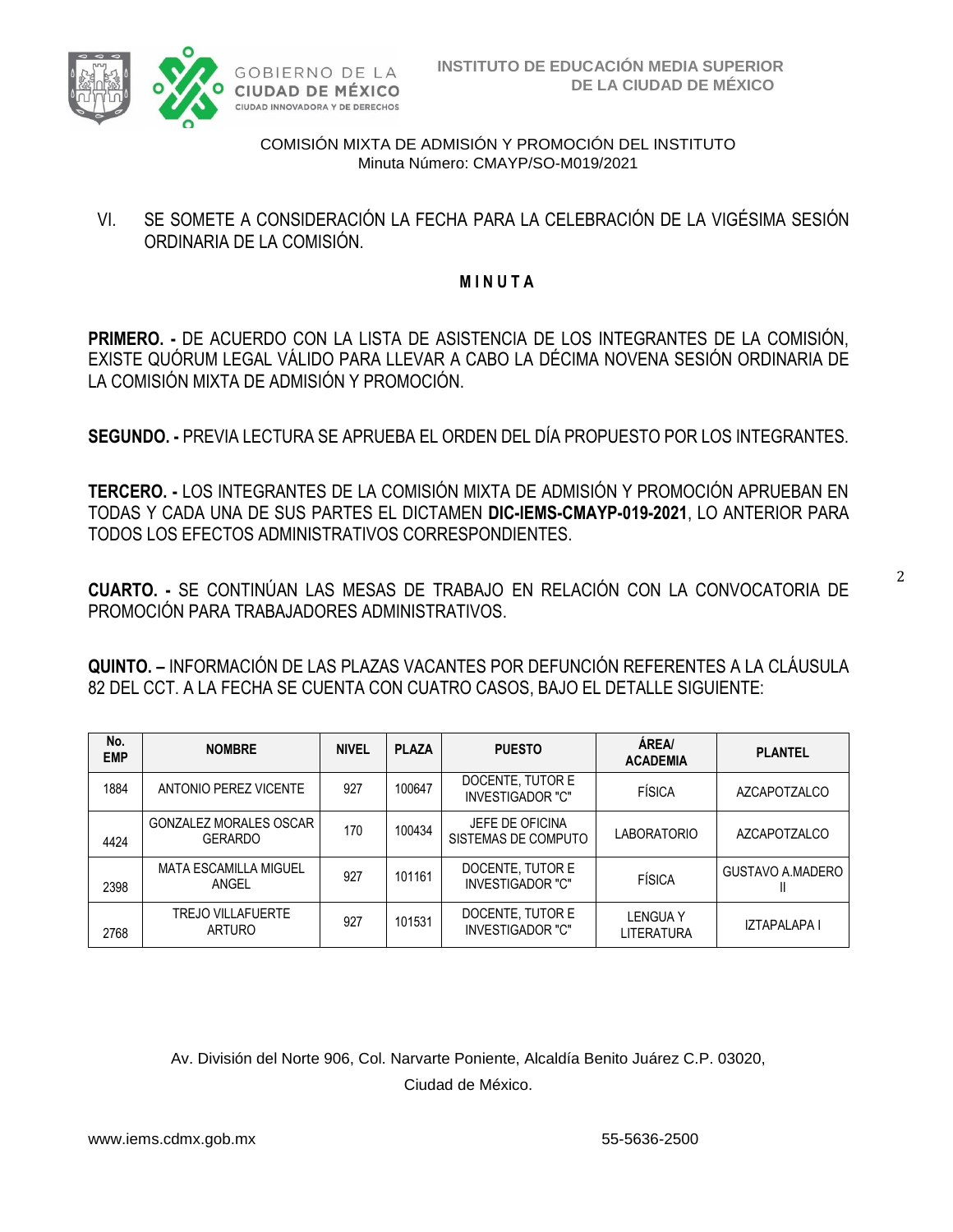

SE SOMETE A CONSIDERACIÓN DE LA COMISIÓN INCORPORAR ESTAS PLAZAS EN LA SIGUIENTE CONVOCATORIA DE "CAMBIO DE TURNO Y/O PLANTEL", TODA VEZ QUE NO SE CUMPLIÓ CON EL REQUISITO DE LA CLÁUSULA 82 DEL CCT.

SE APRUEBA LA PROPUESTA POR LA COMISIÓN.

**SEXTO. -** SE ACUERDA FECHA PARA LA CELEBRACIÓN DE LA VIGÉSIMA SESIÓN ORDINARIA DE LA COMISIÓN MIXTA DE ADMISIÓN Y PROMOCIÓN EL DÍA 17 DE JUNIO DE 2021, A LAS 11:00 HRS. SE ENVIARÁ MEDIANTE CORREO ELECTRÓNICO LA LIGA DE LA VIDEOCONFERENCIA A LOS INTEGRANTES, PREVIO A LA SESIÓN RESPECTIVA.

**SÉPTIMO. -** LOS ACUERDOS TOMADOS EN LA PRESENTE SESIÓN, SON VÁLIDOS Y SURTIRÁN SUS EFECTOS LEGALES Y JURÍDICOS EN TÉRMINOS DE LO DISPUESTO POR EL NUMERAL TERCERO, PÁRRAFOS SÉPTIMO Y OCTAVO DEL "ACUERDO POR EL QUE SE AUTORIZA EL USO DE MEDIOS REMOTOS TECNOLÓGICOS DE COMUNICACIÓN COMO MEDIOS OFICIALES PARA CONTINUAR CON LAS FUNCIONES ESENCIALES Y SE ESTABLECEN MEDIDAS PARA LA CELEBRACIÓN DE LAS SESIONES DE LOS ÓRGANOS COLEGIADOS EN LAS DEPENDENCIAS, ÓRGANOS DESCONCENTRADOS, ENTIDADES DE LA ADMINISTRACIÓN PÚBLICA Y ALCALDÍAS DE LA CIUDAD DE MÉXICO, CON MOTIVO DE LA EMERGENCIA SANITARIA POR CAUSA DE FUERZA MAYOR DEL CONSEJO DE SALUD DE LA CIUDAD DE MÉXICO", PUBLICADO EN LA GACETA OFICIAL DE LA CIUDAD DE MÉXICO EL 06 DE ABRIL DE 2020.

**OCTAVO. -** AGOTADOS EN SU TOTALIDAD LOS ASUNTOS DEL ORDEN DEL DÍA, LOS INTEGRANTES DE LA COMISIÓN EXPRESARON SU CONSENTIMIENTO SIN MEDIAR ALGÚN VICIO DE LA VOLUNTAD RESPECTO DE LA MINUTA EMITIDA, LA QUE SURTIRÁ SUS EFECTOS LEGALES A PARTIR DE SU PUBLICACIÓN EN LA PÁGINA OFICIAL DEL INSTITUTO, DE CONFORMIDAD CON EL NUMERAL SÉPTIMO DE LA PRESENTE MINUTA, Y LAS FIRMAS AUTÓGRAFAS DE LOS QUE EN ELLA INTERVINIERON SE ASENTARÁN UNA VEZ TERMINADA LA EMERGENCIA SANITARIA.

----------------------------------------------------------------------------------------------------------------------------------------------------- ESTE DOCUMENTO SE CONCLUYE SIENDO LAS 11:57 HORAS DEL 10 DE JUNIO DE 2021--------------------- -----------------------------------------------------------------------------------------------------------------------------------------------------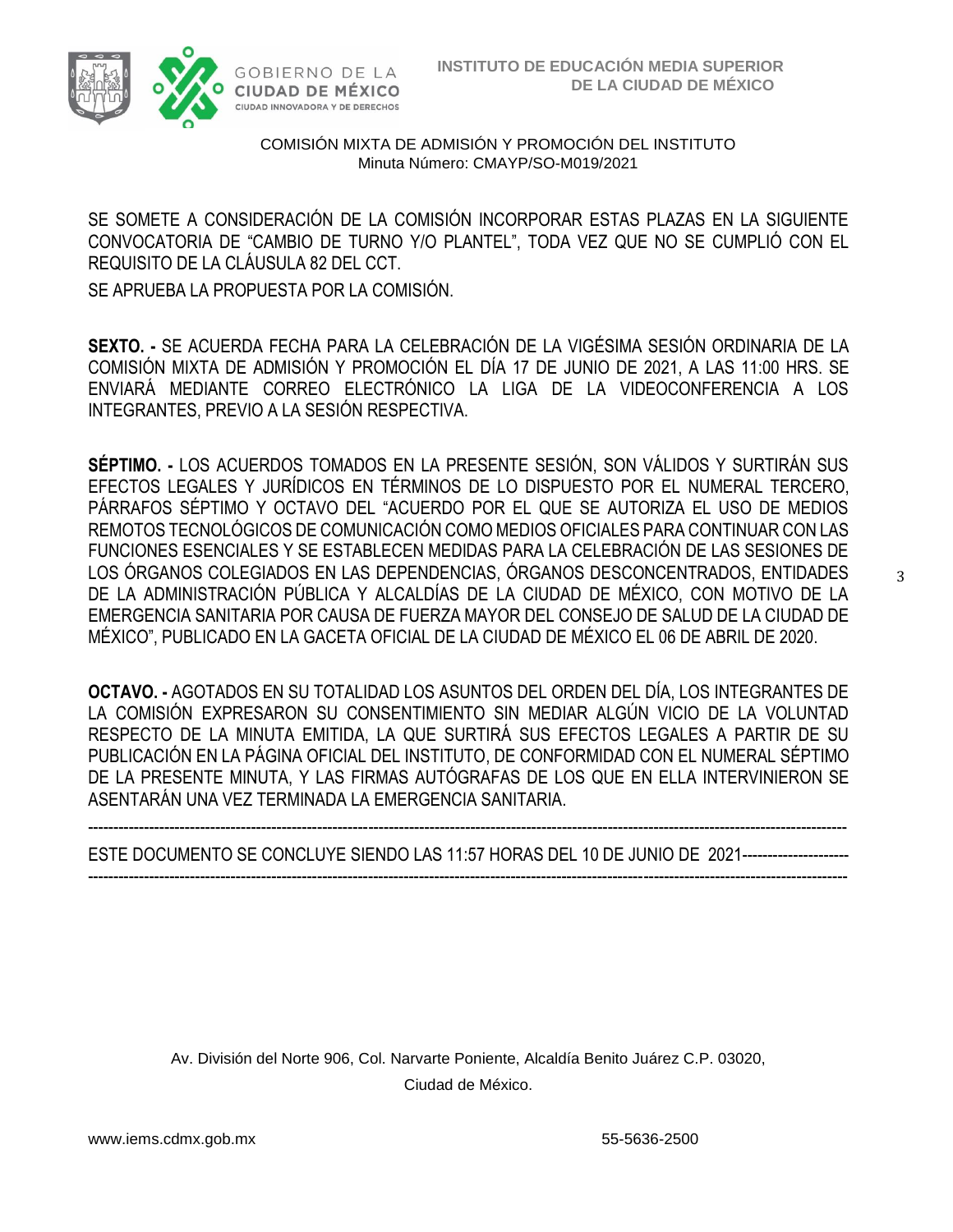

**FIRMAN LAS PARTES**

### **POR PARTE DE LOS TRABAJADORES DEL IEMSCDMX**

INTEGRANTE PROPIETARIA SECRETARIA GENERAL DEL SINDICATO DE LA UNIÓN DE TRABAJADORES DEL INSTITUTO DE EDUCACIÓN MEDIA **SUPERIOR** (SUTIEMS)

## **SHIRLEY FLORENCIA DE LA CAMPA RENATA DELFINA ZÚÑIGA SANTELIZ**

INTEGRANTE PROPIETARIA SECRETARIA GENERAL DEL SINDICATO INDEPENDIENTE DE TRABAJADORES DEL INSTITUTO DE EDUCACIÓN MEDIA SUPERIOR (SITIEMS)

4

INTEGRANTE PROPIETARIO SECRETARIO DE CONFLICTOS LABORALES DEL SINDICATO DE LA UNIÓN DE TRABAJADORES DEL INSTITUTO DE EDUCACIÓN MEDIA SUPERIOR (SUTIEMS)

**OSCAR MATA SILVA LUCÍA GUTIÉRREZ CARMONA**

INTEGRANTE SUPLENTE SECRETARIA DE CULTURA DEL SINDICATO DE LA UNIÓN DE TRABAJADORES DEL INSTITUTO DE EDUCACIÓN MEDIA SUPERIOR (SUTIEMS)